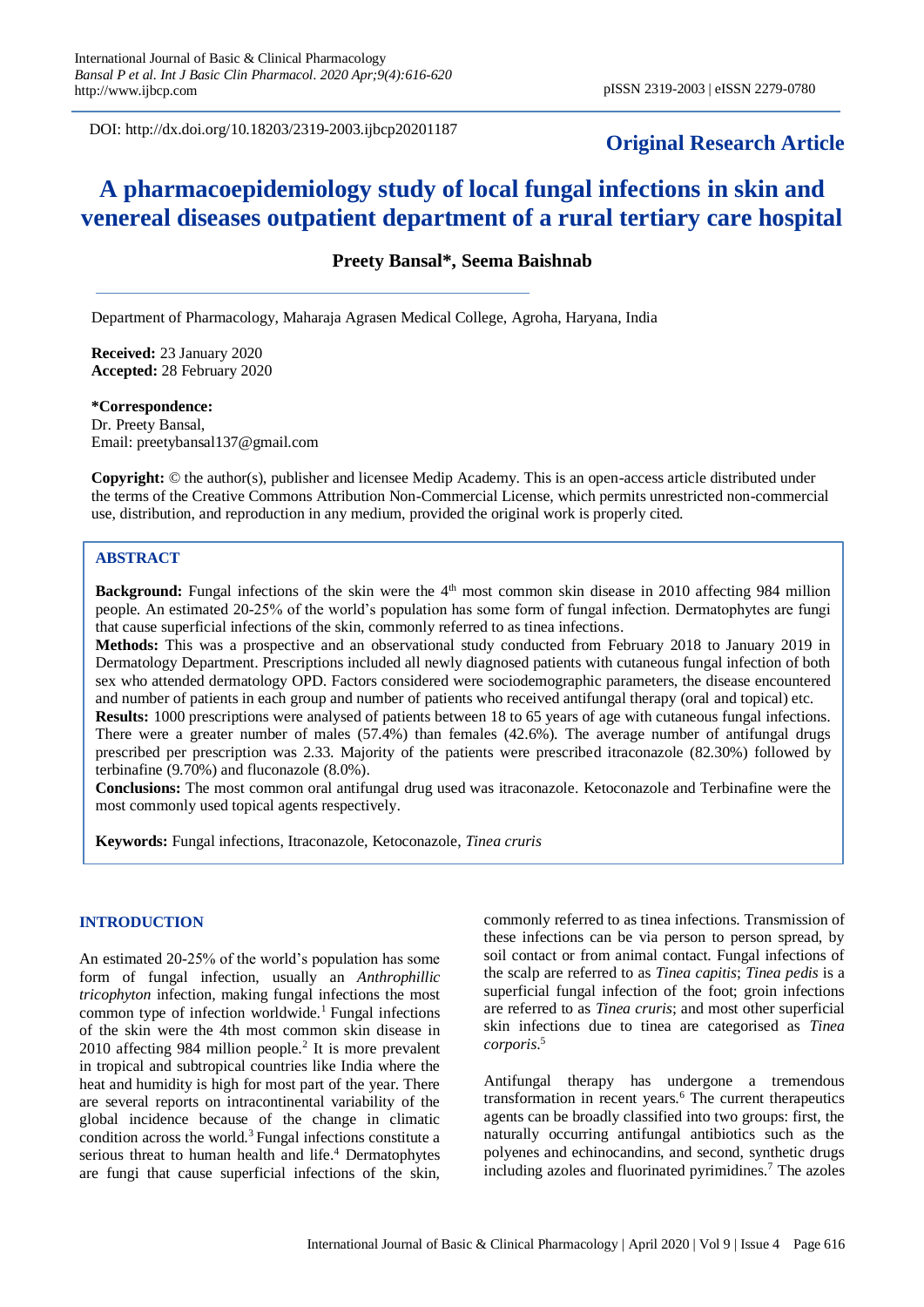antifungals include two broad classes, imidazoles and triazoles. Imidazoles are clotrimazole, miconazole, ketoconazole, econazole, sertaconazole, luliconazole, tioconazole, oxiconazole. Triazoles are itraconazole, fluconazole, voriconazole and posaconazole. The major effect of imidazoles and triazoles on fungi inhibition of 14α-sterol demethylase, a CYP and the product of the gene ERG11 and thus impair ergosterol synthesis leading to cascade of abnormalities in the fungus. $8,9$ 

As there are few reports in the Indian context regarding the Pharmacoepidemiology of local fungal infections, the present prospective observational study was conducted to assess the pattern of antifungal drugs use in the management of local fungal infections in a tertiary care teaching hospital.

#### **METHODS**

## *Study design*

This was prospective and an observational study conducted in the Dermatology outpatient department of Maharaja Agrasen Medical College Hospital and Research Centre for 1 year (February 2018 to January 2019) after getting approval from the Institutional ethical committee.

## *Sample selection*

Patients were selected on the basis of our inclusion and exclusion criteria which were as follows

#### *Inclusion criteria*

Patients between 18-65 years of either sex who visit skin and venereal disease department for the first time and were prescribed antifungal drugs. Prescriptions with antifungal drugs for local fungal infection. Patient who were ready to give written informed consent.

#### *Exclusion criteria*

Those OPD patients who were admitted in wards of Skin and VD department/referred patients to dermatology department by other departments. Patients below 18 years and above 65 years. Prescriptions without antifungal drugs. Patients who were not ready to give written informed consent.

#### *Data collection*

All necessary and relevant patient information and drugs prescribed were collected from patient's prescription. The data were filled in the case record proforma.

Factors analysed were demographic parameters (age and sex), the disease encountered and number of patients in each group, number of patients who received antifungal therapy (oral and topical), number of antifungal drugs prescribed from different antifungal group and number of antifungal drugs prescribed per prescription

#### *Statistical methods*

The data obtained from the prescription were sorted and analyzed for demographic characteristics and drug use pattern. All the data were compiled into Microsoft Office Excel 2010 version and a descriptive statistical analysis was carried out. The results on continuous measurement scale were presented as mean±SD and results on categorical measurement type were presented as simple percentage. Epi info 0.7 software was used for analysis.

## **RESULTS**

During this study a total of 1000 prescriptions of antifungal drugs were analysed for local fungal infections in between 18 to 65 years of age. Analysis of 1000 prescription showed, a total of 2331 antifungal drugs were prescribed. The average number of antifungal drugs prescribed per prescription was 2.33.

## *Age wise distribution*

A total of 1000 patients' prescriptions were analysed according to inclusion criteria between 18 to 65 years of age. These patients divided into the five groups according to their age. Majority of the patients were from 18 to 27 years of age (47.4%) followed by 28-37 years age group (23.7%). Less common age group affected were between 48-57 years (7.3%) and 58-65 years age group (5%) as shown in Figure 1.



## **Figure 1: Age wise distribution.**

Mean age was found to be 31.78±11.88 years.

#### *Sex wise distribution*

Out of 1000 participants, 574 were male and 426 were female affected with fungal infections. The male to female ratio was 1.34, shown in Figure 2.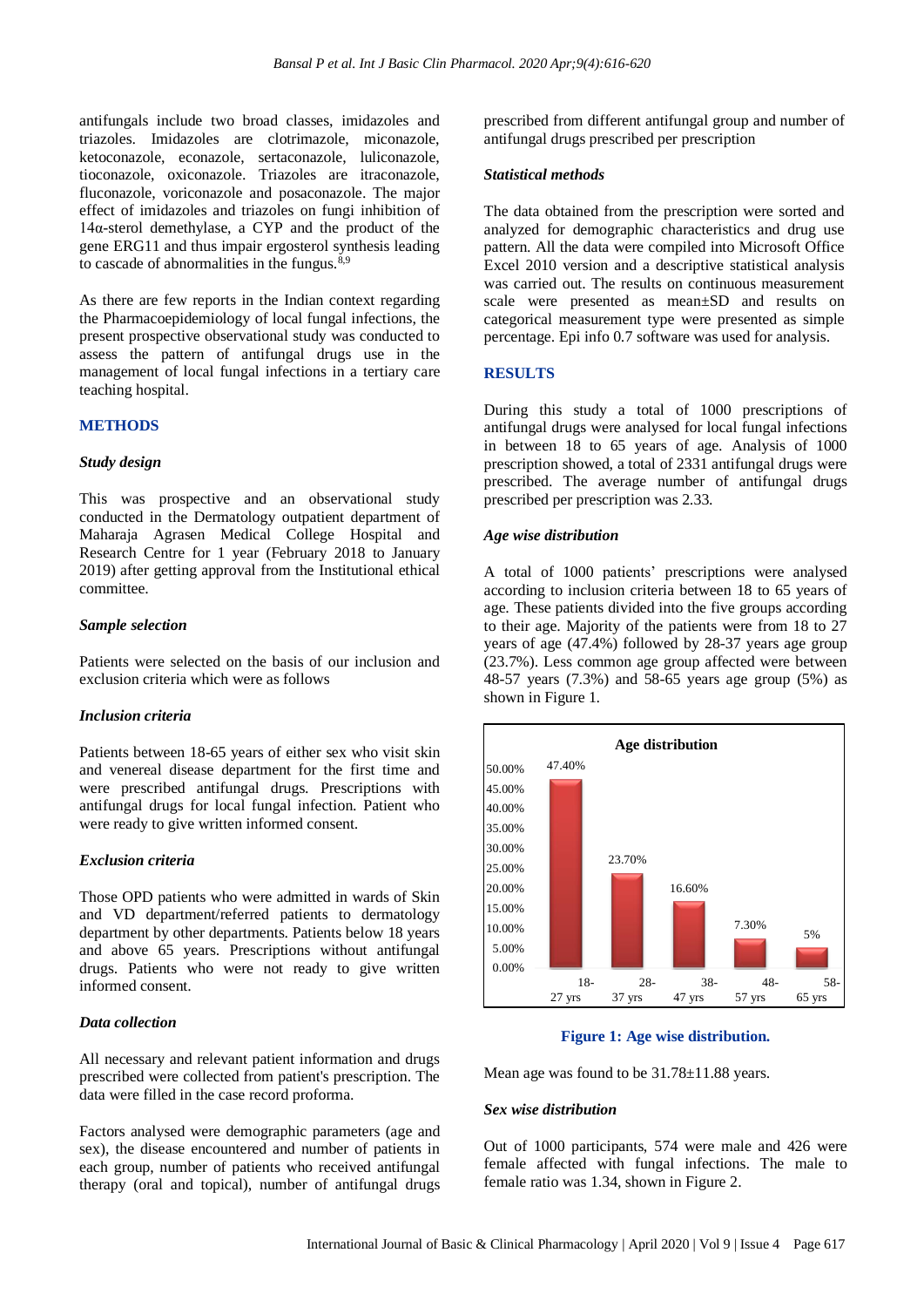

## **Figure 2: Sex wise distribution.**

## *Disease distribution*

Different type of fungal diseases were diagnosed in the study participants. Diseases were divided into the groups and number of patients affected with them were ruled out. Table 1 shows most common infection in study population was *Tinea cruris* (41.5%) followed by *Tinea corporis* (38.20%). *Tinea faciei* (5.30%), *Tinea incognito* (3.90%), *Candidal intertrigo* (3.70%), *Pityriasis versicolor* (2.80%) and *Onychomycosis* (2.50%) were less commonly seen in study participants.

## **Table 1: Distribution of the fungal infections among the study participants.**

| <b>Disease</b>        | <b>Total number</b><br>of patient | Percentage |
|-----------------------|-----------------------------------|------------|
| Tinea corporis        | 382                               | 38.20      |
| Tinea cruris          | 415                               | 41.50      |
| Candidal intertrigo   | 37                                | 3.70       |
| Tinea incognito       | 39                                | 3.90       |
| Tinea faciei          | 53                                | 5.30       |
| Tinea pedis           | 9                                 | 0.90       |
| Tinea mannum          | 12                                | 1.20       |
| Pityriasis versicolor | 28                                | 2.80       |
| <b>Onychomycosis</b>  | 25                                | 2.50       |
| <b>Total</b>          | 1000                              | 100        |

#### *Occupation distribution*

In this study prescriptions were divided according to different occupations like farmers, students, homemakers, labourers and others (include teachers, businessman's, drivers, photographers and shopkeepers). Table 2 shows homemakers (30.20%) were most commonly affected with the superficial fungal infection followed by students (24.50%) and farmers (21.10%). Labourers (9.70%) and others (14.50%) were less commonly affected.

## **Table 2: Distribution of the occupations among the study participants.**

| <b>Occupation</b> | <b>Total number of patients Percentage</b> |       |
|-------------------|--------------------------------------------|-------|
| <b>Farmer</b>     | 211                                        | 21.10 |
| <b>Student</b>    | 245                                        | 24.50 |
| <b>Homemaker</b>  | 302                                        | 30.20 |
| Labourer          | 97                                         | 9.70  |
| <b>Others</b>     | 145                                        | 14.50 |
| <b>Total</b>      | 1000                                       | 100   |

#### *Prescription analysis*

In this study three different types of oral antifungal drugs were prescribed in 1000 participants which were itraconazole, terbinafine and fluconazole. Each prescription contain one oral antifungal drug and other drugs. A total of 2331 antifungal drugs were prescribed in 1000 prescriptions, out of which 1000 were oral antifungal drug. The utilization of these drugs were seen among the study participants. Table 3 shows majority of the patient were prescribed itraconazole (82.30%) followed by terbinafine (9.70%) and fluconazole (8.0%).

## **Table 3: Utilization of oral antifungal drug.**

| Drug                    | <b>Total number of drugs</b> Percentage |       |
|-------------------------|-----------------------------------------|-------|
| <b>Itraconazole</b> 823 |                                         | 82.30 |
| <b>Terbinafine</b>      | - 97                                    | 9.70  |
| <b>Fluconazole</b>      | 80                                      | 8.0   |
| Total                   | 1000                                    |       |

Six different types of topical antifungal drugs were prescribed to the study participants which were ketoconazole, terbinafine, eberconazole, luliconazole, sertaconazole and amorolfine. Table 4 shows most commonly topical (cream) drug prescribed was ketoconazole (31.10%) followed by terbinafine (30.20%) and Sertaconazole (12.70%).

## **Table 4: Distribution of the topical (creams) antifungal drugs.**

| <b>Drug</b>          | <b>Total number of drugs</b> | <b>Percentage</b> |
|----------------------|------------------------------|-------------------|
| Ketoconazole         | 311                          | 31.10             |
| <b>Terbinafine</b>   | 302                          | 30.20             |
| <b>Eberconazole</b>  | 87                           | 8.70              |
| Luliconazole         | 97                           | 9.70              |
| <b>Sertaconazole</b> | 127                          | 12.70             |
| Amorolfine           | 76                           | 7.60              |
| <b>Total</b>         |                              |                   |

Antifungal soaps and powders were also prescribed along with oral and topical antifungal drugs in few prescriptions. Out of 2331 antifungal drugs, prescribed 331 antifungal drugs were soaps and powders.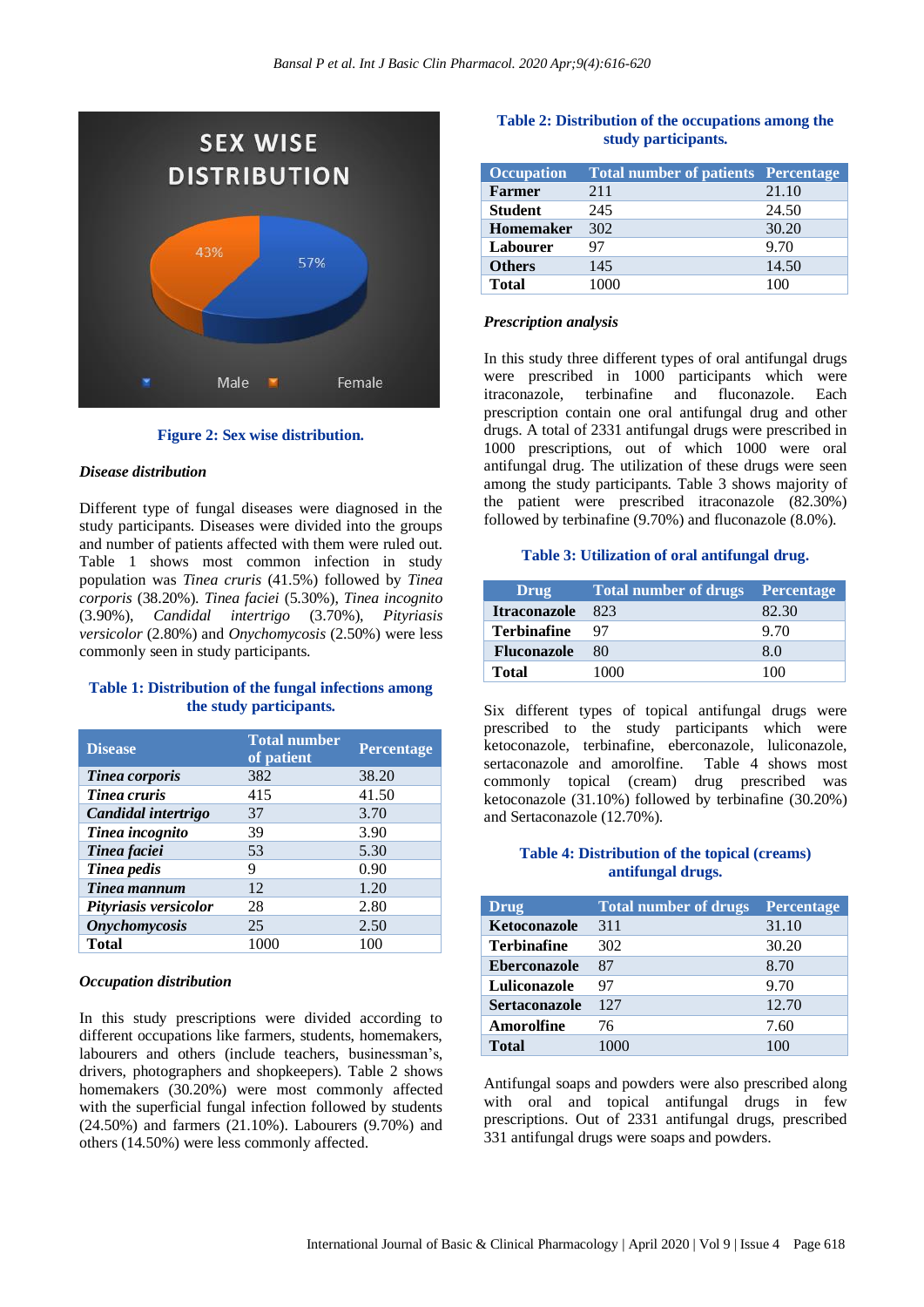

#### **Figure 3: Utilization of antifungal soaps and powders.**

Figure 3 shows 84.90% were ketoconazole (n=281) soaps and 15.10% were clotrimazole powders (n=50) prescribed.

#### **DISCUSSION**

In the present study, 57.40% of the study subject were male and 42.60% were female which shows male preponderance. In a study done by Patil et al showed male were affected 56.86% followed by the female 43.14%.<sup>10</sup> In George et al study also most commonly male (51.35%) were affected followed by female.<sup>11</sup>

Dermatophytosis can affect every age group with no specific age group being immune to the infection. In present series, the age of the affected patients ranged from 18 years to 65 years. Although all age groups can be affected, the majority of patients in our study were in the 18 to 27 years age group accounting for 47.4% of the patients. This age group was closely followed by 28-37 years accounting for 23.7% of the patients. In a study done by Jain et al and Shukla et al they observed that the most common affected age group was 21-30 years of age which is similar with our study.<sup>12,13</sup>

In this study prescriptions were divided according to different occupations like farmers, students, homemakers, labourers and others (include teachers, businessmen, drivers, photographers and shop keepers). Present study showed that homemakers (30.20%) most commonly affected followed by students (24.50%) and farmers (21.10%). Vegda et al conducted study in a tertiary care hospital showed mostly homemakers were affected.<sup>14</sup> In Andrea et al, the maximum number of patients belong the group of homemakers. This was followed by students.<sup>15</sup> In present study others group include businessman, serviceman, teachers, photographers, drivers which were least affected. In Vegda et al study the least group affected was serviceman and buisnessman.<sup>14</sup>

Superficial fungal infections are classified according to their anatomic area of involvement. In our study different types of fungal infections were diagnosed in the patients. Among them *Tinea cruris* was the commonest and seen in 41.50% of the patients followed by *Tinea corporis* which was seen in 38.20% of the patients. Khosley et al also reported the similar observation in his study as *Tinea cruris* (55.07%) followed by *Tinea corporis* (39.20%) as the most common clinical pattern.<sup>16</sup>

Systemic antifungal agents such as terbinafine, ketoconazole, fluconazole, griseofulvin and itraconazole have been known to be active against dermatophytes, terbinafine being the only fungicidal drug. Among these drugs, itraconazole and terbinafine are more often prescribed compared to griseofulvin and fluconazole, probably because the latter require longer duration of treatment.<sup>17</sup>

In present study majority of the patient were prescribed itraconazole (82.30%) followed by terbinafine (9.70%). In George et al most commonly systemic antifungal drug prescribed was itraconazole.<sup>11</sup>

Topical antifungal agents provide high concentration of the drug at the site of action and hence are preferred to be used along with the systemic antifungal drugs.<sup>17</sup>

In present study six different types of topical antifungal agents were prescribed along with the oral antifungal drugs. These were ketoconazole (31.10%), terbinafine (30.20%), sertaconazole (12.70%), luliconazole (9.70%), eberconazole (8.70%) and amorolfine (1.60%).

Among them ketoconazole (31.10%) and terbinafine (30.20%) most commonly prescribed followed by Sertaconazole (12.70%). This is in contrast with the Kaur et al in which ketoconazole was most commonly prescribed.<sup>18</sup> In Gopimohan et al most commonly prescribed topical agent was terbinafine.<sup>19</sup>

Antifungal soaps and powders were also prescribed along with oral and topical antifungal drugs in few prescriptions. Out of 2331 antifungal drugs, prescribed 331 antifungal drugs were soaps and powders. 84.90% were Ketoconazole (n=281) soaps and 15.10% were clotrimazole powders (n=50) prescribed. In Pathak et al study among topical agents clotrimazole, ketoconazole were used in form of powder, shampoo and soaps.<sup>20</sup> Kumar et al study showed ketoconazole soap and clotrimazole powder were commonly used.<sup>21</sup>

#### **CONCLUSION**

In present study *Tinea cruris* is most common fungal infection affecting 18 to 27 years of age group. The most common prescribed oral antifungal drug is itraconazole. Ketoconazole and terbinafine are the most commonly prescribed topical agents respectively.

## **ACKNOWLEDGEMENTS**

Author is thankful to Dr. Seema Baishnab, Professor and Head, Dept. of Pharmacology, Maharaja Agrasen Medical